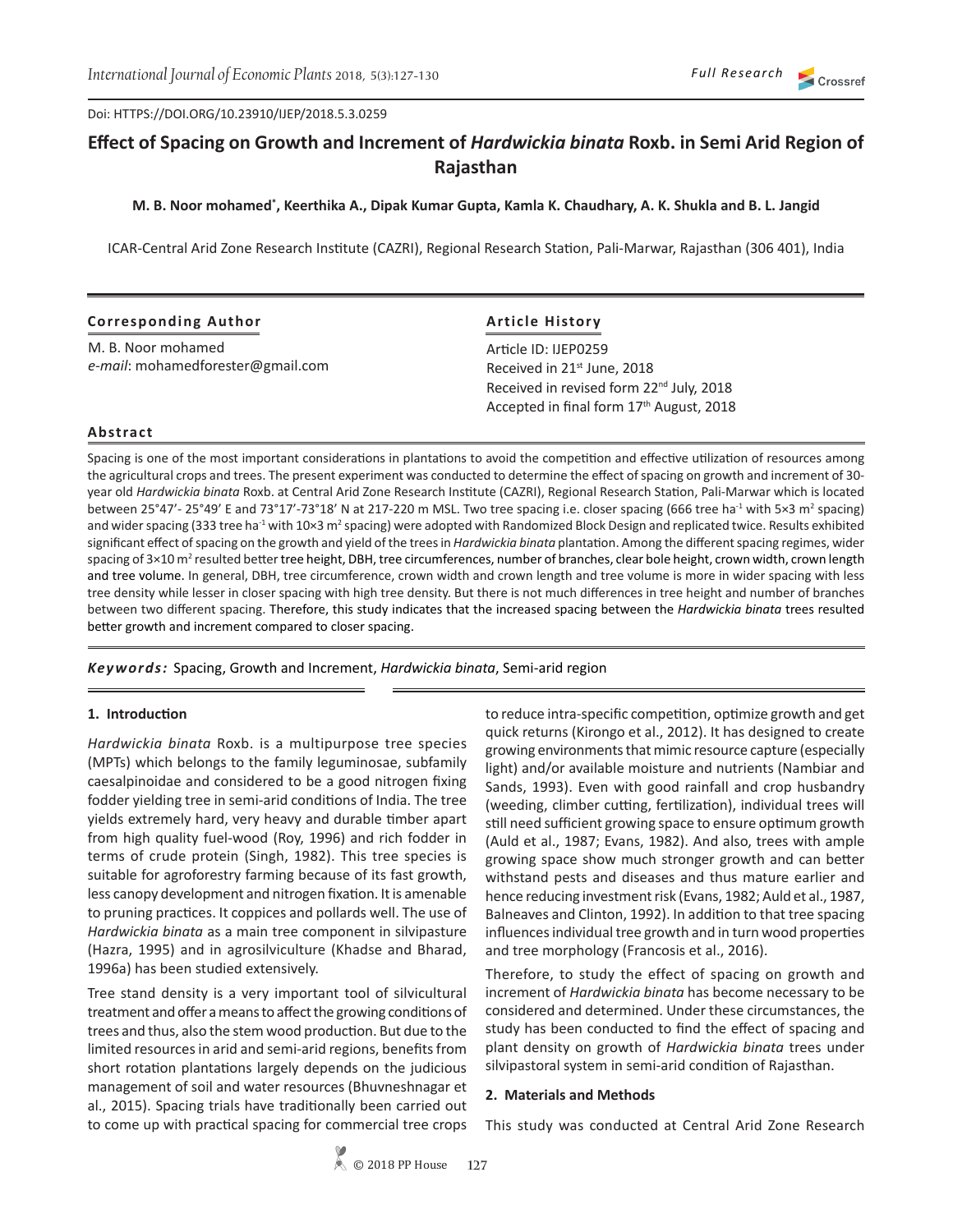Institute (CAZRI), Regional Research Station, Pali-Marwar which is located between 25°47'-25°49' E and 73°17'-73°18' N at 217–220 m above mean sea level and receives 460 mm annual average rainfall with annual maximum mean temperature 42 °C and minimum 7 °C. The soil is shallow in depth (30-45 cm) with sandy clay loam to sandy loam texture, 1.35-1.5 Mg m<sup>-3</sup> bulk density, 7.7-8.4 pH, 0.15-0.55 dSm-1 electrical conductivity and a dense underlying layer of murrum (highly calcareous weathered granite fragment coated with lime).

The experimental site was planted by *Hardwickia binata* Roxb. intercropped with *Cenchrus setigerus* silvi-pasture systems with two tree spacing i.e. closer spacing (666 tree ha<sup>-1</sup> with  $3\times5$  m<sup>2</sup> spacing) and wider spacing (333 tree ha<sup>-1</sup> with  $3\times10$ m<sup>2</sup> spacing) were established at the station in the year 1986. Randomized Block design was adopted for planting and replicated twice. The data regarding tree height, DBH, tree circumferences, number of branches, clear bole height, crown width, crown length and tree volume were recorded in the month of March during the year 2017.

#### **3. Results and Discussion**

The wider spacing  $(3 \times 10 \text{ m}^2)$  resulted in the higher tree height (9.625 m), while the narrow spacing  $(3 \times 5 \text{ m}^2)$  recorded the lower tree height (8.523 m). Minimum and maximum height of the tree in the stand was 7.0 m and 11.0 m at closer spacing and 9.0m and 10.5 m at wider spacing (Table 1). There is not much differences between different spacing in tree height (Figure 1). It shows that tree densities did not affect the rate of increase in height of the trees. These results are in line with the findings of Mohsin et al., 1996; Bisaria et al., 1999. DBH and tree circumference was relatively higher at the wider spacing and lower at the closer spacing during the period of study. Maximum DBH was recorded in trees planted at wider spacing (24.40 cm) while minimum at closer spacing (18.13 cm) (Table 1). Maximum tree circumference was registered in trees having a lower density (76.66 cm) followed higher

Table 1: Mean growth parameters at different spacing and tree density

| $S$ $\overline{\phantom{a}}$ .<br>No. | Particulars                             | Closer spac-<br>ing $(3\times5 \text{ m}^2)$ | Wider spac-<br>ing $(3\times10 \text{ m}^2)$ |
|---------------------------------------|-----------------------------------------|----------------------------------------------|----------------------------------------------|
| 1.                                    | Tree height (m)                         | 8.523                                        | 9.625                                        |
| 2.                                    | DBH (cm)                                | 18.13                                        | 24.40                                        |
| 3.                                    | Tree circumference<br>(cm)              | 56.95                                        | 76.66                                        |
| 4.                                    | No. of branches                         | 2.750                                        | 2.888                                        |
| 5.                                    | Crown width (m)                         | 5.900                                        | 6.902                                        |
| 6.                                    | Crown length (m)                        | 5.923                                        | 7.191                                        |
| 7.                                    | Clear bole height (m)                   | 2.574                                        | 2.433                                        |
| 8.                                    | Tree volume $(m^3$ tree <sup>-1</sup> ) | 0.223                                        | 0.460                                        |

density plantation (56.95 cm). The study indicates that if the spacing between tree rows is wider, more trees fall in bigger diameter classes over a period of time (Figure 1). It showed that there was less competition amongst *Hardwickia binata* trees under wider spacing while in closer spacing competition



Figure 1: Growth parameter of *Hardwickia binata* at different spacing

is taken place among the trees, resulting in lesser diameter growth. The stems were relatively bigger at the widest spacing, presumably because of the higher availability of soil, moisture and light resources (Songyos et al., 2013). These results are supported with the findings of Sheikh (1988); Chaturvedi (1992); Hafeez and Hafeezullah (1993), Misra et al. (1996), Bisaria et al. (1999); Nissen et al. (2001). Spacing did not affect number of branches in *Hardwickia binata* plantation. However, the narrow spacing of  $3\times5$  m<sup>2</sup> showed the lower number of branches (2.750) and wider spacing  $3\times10$  m<sup>2</sup> showed the higher number of branches (2.888) (Table 1). The clear bole contribution is more in closer spacing as compared to wider spacing. Maximum clear bole height recorded was 2.574 m in closer spacing  $(3\times5 \text{ m}^2)$  while minimum was 2.433 m in wider spacing. It revealed that higher the tree density will lead to clearer bole than the lower density due to competition among trees results increasing the self-pruning ability.

Crown width and Crown length was maximum (6.902 m and 7.191 m) in wider spacing  $(3\times10 \text{ m}^2)$  and minimum (5.900 m and 5.923 m<sup>2</sup>) was observed in closer spacing (3×5 m<sup>2</sup>) (Table 2). Crown width and crown length was better in wider spacing as compared to closer spacing. It indicated that spacing is very important factor for crown development in *Hardwickia binata* plantation. According to Samsuzzamam et al. (2002) proper tree crop spacing and pruning management helps to reduce

Table 2: Height and diameter classes of Hardwickia binata at different spacing

|     | $\frac{1}{2}$       |                              |                           |
|-----|---------------------|------------------------------|---------------------------|
|     | S I . Class         | Closer spac-                 | Wider spacing             |
| No. |                     | ing $(3\times5 \text{ m}^2)$ | $(3\times10 \text{ m}^2)$ |
| 1.  | Height class (m)    | $7.0 - 11.0$                 | $9.0 - 10.5$              |
| 2.  | Diameter class (cm) | 12.98-24.51                  | 18.14-29.92               |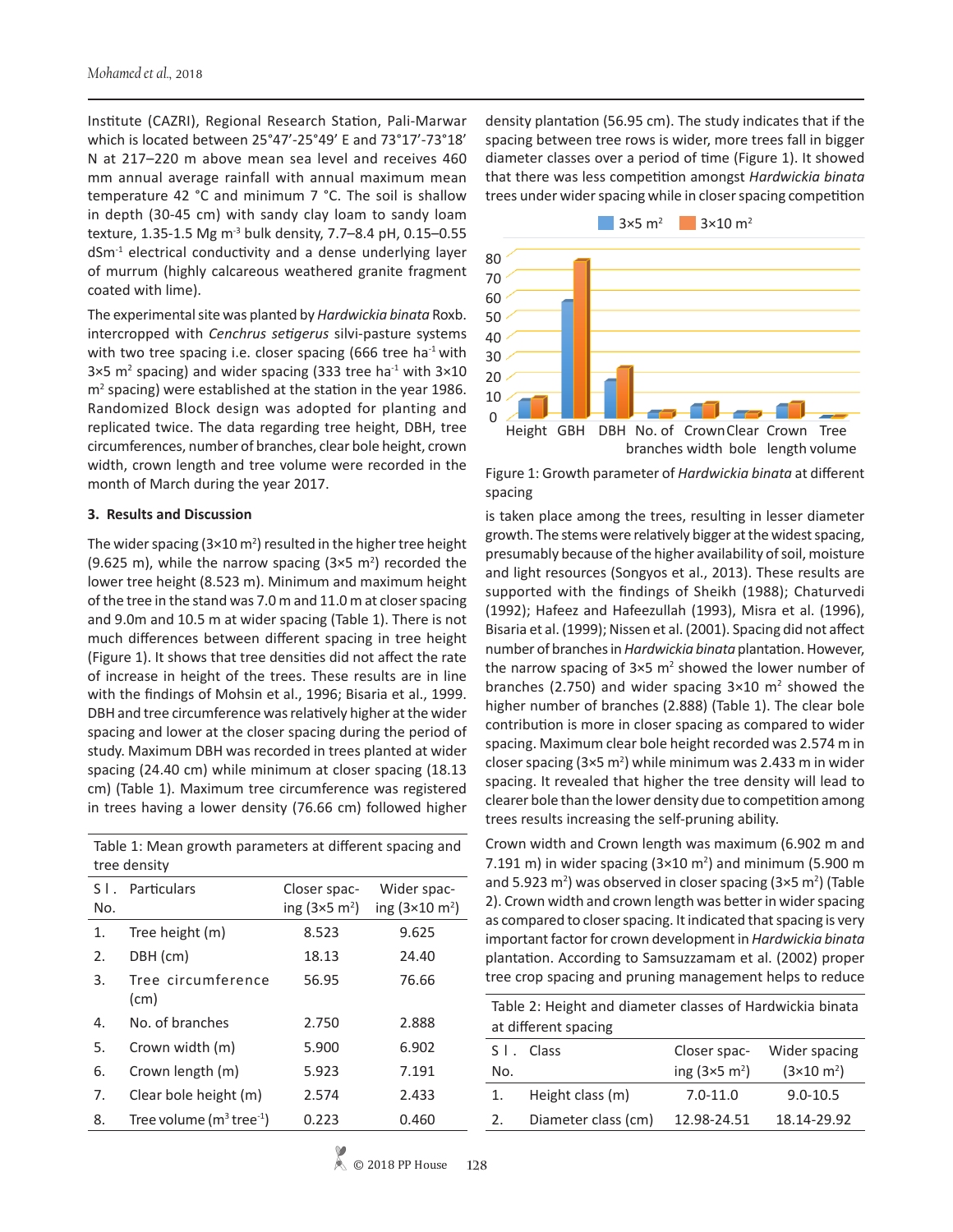negative tree crop interaction and thereby greatly influence the component productivity. It indicated that there is more crown expansion in trees having wider spacing and lesser crown expansion in trees having closer spacing. Britt and Reynolds, 2011 also reported that the lower crown spread in closer spacing might be due to reduced availability of light as a result of increased competition from neighboring treesThe tree volume was highest (0.460  $m^3$  tree<sup>-1</sup>) at the spacing of  $3\times10$  m<sup>2</sup> and the lowest volume was in closer spacing of  $3\times5$  $m<sup>2</sup>$  (0.223  $m<sup>3</sup>$  tree<sup>-1</sup>). These results are in agreement with findings of Singh et al., 1983. This may be ascribed to better utilization of moisture, fertilizers and nutrients beyond the reach of arable crops with additional benefit of wider spacing and of cultural operations. Reducing spacing between trees will therefore exacerbate the negative effects. Sands and Nambiar (1984) and Nambiar and Sands (1993) reported serious growth losses resulting from intense competition for water and nutrients arising from competition effects.

There was not much differences in pH and EC in soil of two different spacings under *Hardwickia binata* plantation. However, the pH and EC registered as higher in wider spacing while lower in high density with closer spacing. But there was much difference in organic carbon content between two different spacing under *Hardwickia binata* plantation. The organic carbon content was recorded more in closer spacing (0.54%) compared to wider spacing (0.51%). This may due to higher leaf litter content in closer spacing (3×5 m<sup>2</sup>) compared to wider spacing (Table 3).

| Table 3: Effect of different spacing and tree density on soil<br>properties under Hardwickia binata plantation |                         |                              |                             |  |  |
|----------------------------------------------------------------------------------------------------------------|-------------------------|------------------------------|-----------------------------|--|--|
|                                                                                                                | S I. Properties         |                              | Closer spac- Wider spacing  |  |  |
| No.                                                                                                            |                         | ing $(3\times5 \text{ m}^2)$ | $(3 \times 10 \text{ m}^2)$ |  |  |
| 1.                                                                                                             | рH                      | 8.1                          | 8.3                         |  |  |
| 2.                                                                                                             | EC (ds $m^{-1}$ )       | 0.34                         | 0.42                        |  |  |
| 3.                                                                                                             | Soil organic carbon (%) | 0.54                         | 0.51                        |  |  |

## **4. Conclusion**

There was an effect present on the growth and increment of the trees in *Hardwickia binata* plantation with different spacing. Tree circumference, crown width, crown length and tree volume were more in wider spacing. Closer spacing exhibited high clear bole length due to self-pruning ability of trees because of more competition. Therefore, this study resulted that the increased spacing between the *Hardwickia binata* trees will leads to better growth and increment compared to closer spacing.

## **5. Acknowledgement**

We express our gratitude to The Director, CAZRI, Jodhpur, Scientists, technical officers, field workers of CAZRI-RRS, Pali for their cooperation, support and assistance in field during the study.

# **6. References**

- Auld, B.A., Menz, K.M., Tisdel, C.A., 1987. Weed Economics, Academic Press.
- Balneaves, J.M., Clinton, P., 1992. Weed control increases radiate pine productivity. What's New in Forest Research, No. 220. NZ FRI, Rotorua.
- Bisaria, A.K., Solanki, K.R., Newaj, A.R., Tiwari, R., 1999. Effect of tree densities and environmental factors on *Hardwickia binata* and companion crops in agrisilviculture. J. Trop. For. 15, 93–102.
- Britt, J.R., Reynolds, J.P., 2011. Volume and crown characteristics of juvenile loblolly pine grown at various ratios of between and within row spacing. http://www. afoa.org/ PDF/CI 1010e.pdf.
- Chaturvedi, A.N., 1992. Optimum rotation of harvest for poplars in farmlands under agroforestry. The Indian Forester 118(2), 81–88.
- Evans, J., 1982. Plantation forestry in the tropics, Second Edition. Clarendon Press Oxford, 268.
- Francois, H., Cornelia, K., Pierre-Yves, P., Alexis, A., Guy, P., Jean, M., 2016. Effect of Tree spacing on tree level volume growth, morphology, and wood properties in a 25-Year-old *Pinus banksiana* plantation in the boreal forest of Quebec. Forests 7, 276.
- Hafeez, S.M., Hafeezullah, M., 1993. Suitable spacing for planting of poplar in agroforestry systems. Pakistan Journal 43(4), 197–203.
- Hazra, C.R., 1995. Effect of tree species on fodder and seed yields of berseem, soil properties and residual effect of dinanath grass. Range Management and Agroforestry 16(1), 73–78.
- Khadse, V.A., Bharad, G.M., 1996. Performance of annual crops under canopy of *H. binata* Roxb. (Anjan) in agroforestry system. Journal of Soils and Crops. 6(2), 151–153.
- Kirongo, B., Mbelase, A., Kingiri, S., Joseph, H., Lazare, E., 2012. Spacing and genotype on height and diameter growth of four Eucalyptus under short rotation. Journal of Tropical Forest Management (Manajemen Hutan Tropika). XVIII (1), 1–9.
- Misra, K.K., Rai, P.N., Jaiswal, H.R., 1996. Effect of spacing and plant density on the growth of poplar (*Populus deltoides* Bartr.Ex Marsh). The Indian Forester 122(1), 65–68.
- Mohsin, F., Singh, R.P., Singh, K., 1996a. Growth and biomass production by *Populus deltoids* under agroforestry in Tarai of Kumaun region, U.P. The Indian Forester 122(7), 631–636.
- Nagar, B., Rawat, S., Rathiesh, P., Sekar, I., 2015. Impact of initial spacing on growth and yield of *Eucalyptus camaldulensis* in arid region of India. World Applied Sciences Journal 33(8), 1362–1368.
- Nambiar, E.K., Sands, R., 1993. Competition for water and nutrients in forests. Canadian Journal of Forest